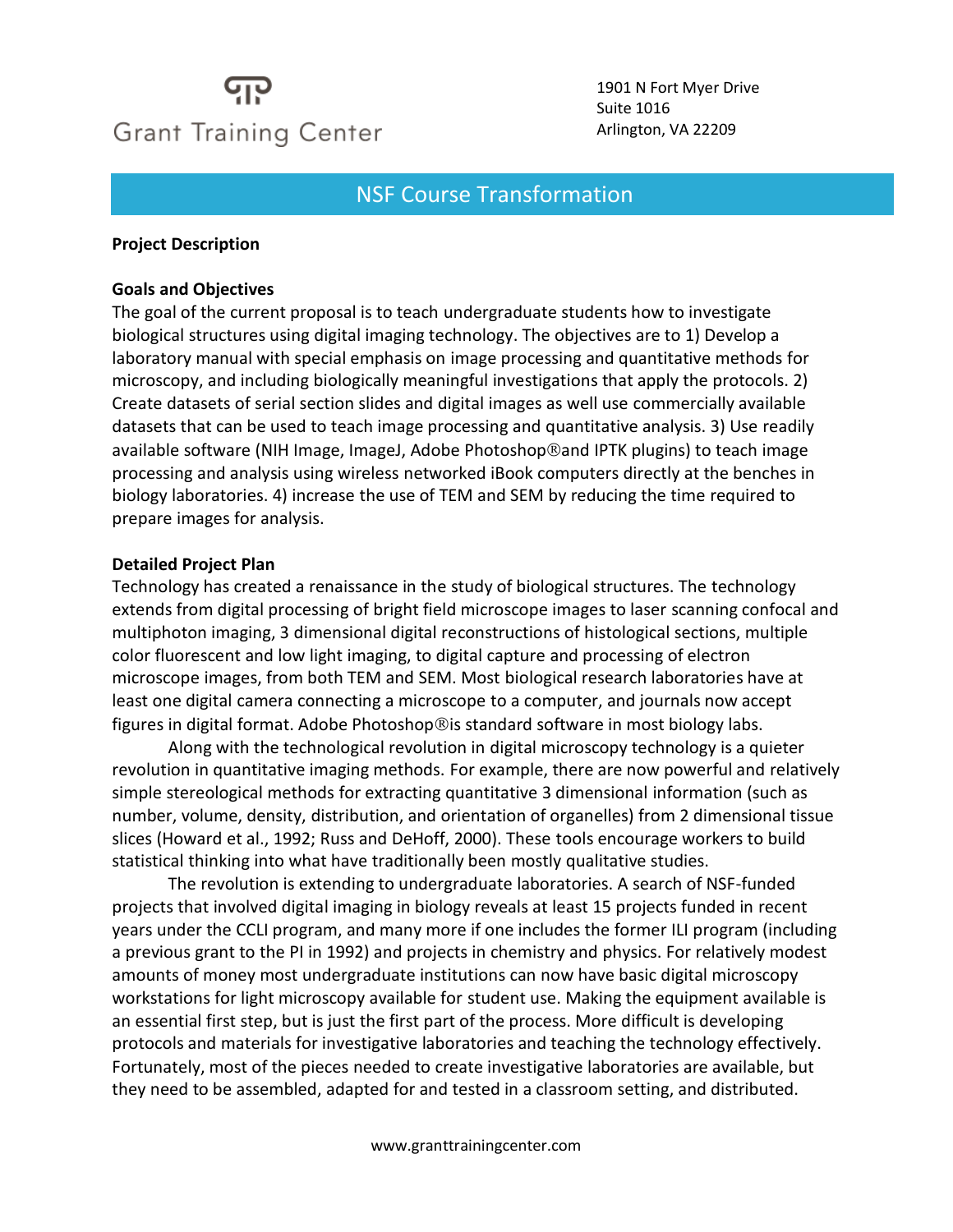#### 1901 N Fort Myer Drive Suite 1016 Arlington, VA 22209

### **Grant Training Center**

My proposal addresses three obstacles to effective instruction in quantitative digital microscopy. Briefly, the obstacles and my proposed solutions are:

1. How does one teach digital biological imaging when there are no texts or manuals suitable for undergraduate laboratories? I propose to create a laboratory manual with step-by step instructions for using easily available software (Adobe Photoshop®and Image Processing ToolKit plugins) to solve common problems in biological image processing and analysis.

2. How does one teach quantitative methods in microscopy? I propose to have students create a standard set of serial sections tissue slices, supplemented with commercially available slides and images, and use these datasets for teaching basic stereological methods.

3. How does one teach computer and software skills in the context of a biological laboratory? I propose to equip the lab with laptop computers, small and mobile enough to be kept right at the lab bench where biology happens, but wirelessly networked for ease of communication.

The project is designed to extend and modify a successful existing course at UR called Microanatomy. To understand the context of the proposed changes it will be helpful to know how the existing course is structured.

#### *The existing course in microanatomy*

The overall goal of the course is to provide students both with basic knowledge of tissue structure and with the skills to pursue their own investigations. The objectives are that by the end of the semester a student will be able to take an unknown tissue sample, prepare it for light and electron microscopy, generate image sof the tissue, identify and describe the characteristic cells and structures of the tissue, and explain how the structures support its function. The course meets for 2 hours, three times per week and meets in a teaching laboratory. Class times are a mix of presentations on vertebrate histology (some by the instructor and some by students) and demonstrations of lab techniques. Lecture topics include microscope optics (light and electron), histology of basic tissue types, and histology in depth on a few selected organ systems.

Students pursue semester-long projects of comparative histology, using the same tissue from a mouse and a frog. They make all their own preparations, doing most of their project lab work outside of class time. Students are evaluated on their observation and identification skills by weekly quizzes for the first 8 weeks. Two essay exams test their ability to interpret structure in terms of function (and vice versa). Their projects are evaluated by assessing their lab 5 notebooks, their slides and other lab specimens, an oral presentation, and a paper that includes labeled micrographs.

Course materials currently include a boxed set of 90 commercially prepared histology slides for each student and Kodachrome transparencies of these slides used for lectures. The class textbook is Wheater's Functional Histology (2000), which includes an atlas of color micrographs of specimens similar to those of the slide sets. Lab protocols are distributed as handouts for standard procedures such as fixation and staining. Lab exercises are provided as a